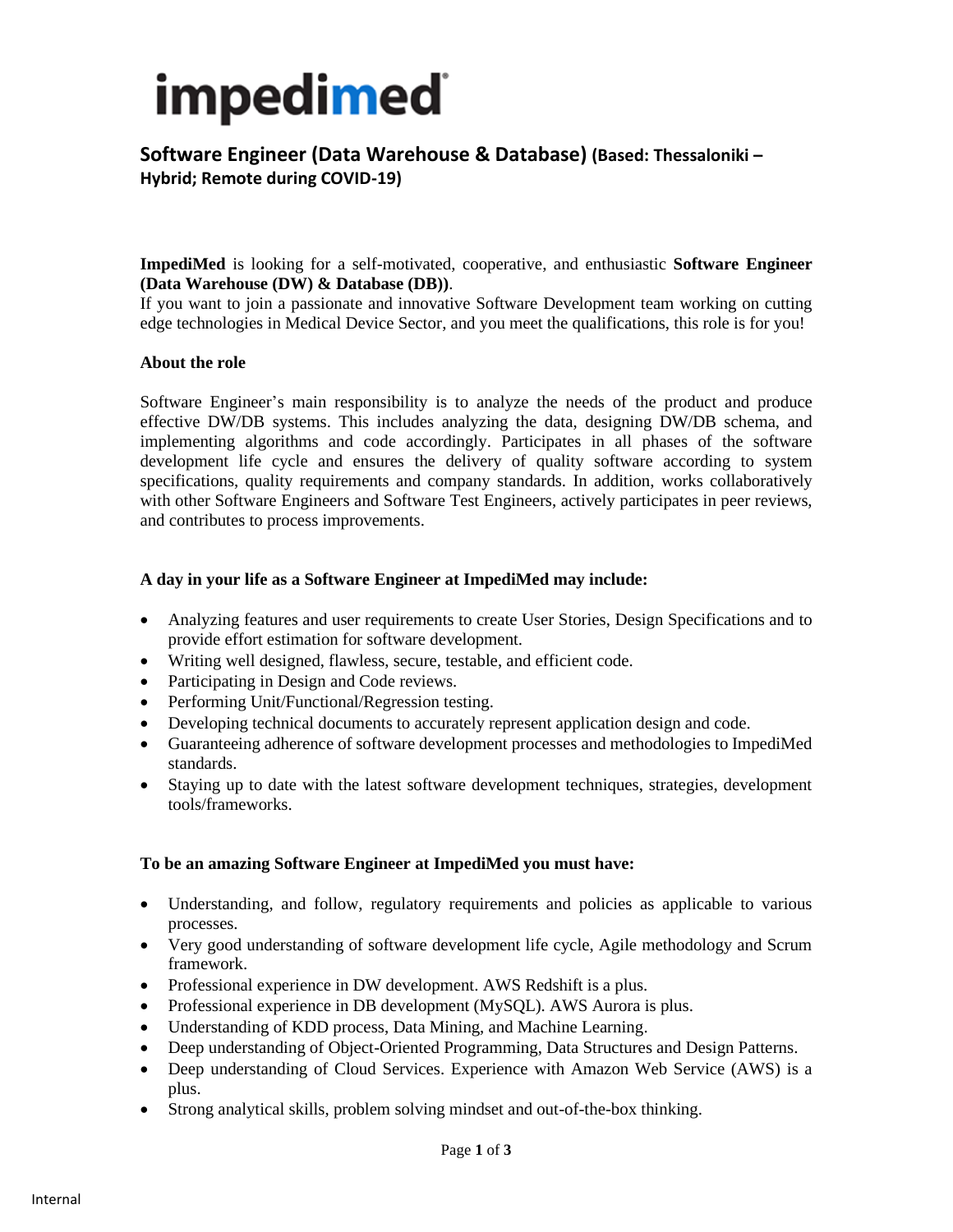# impedimed

## **Software Engineer (Data Warehouse & Database) (Based: Thessaloniki – Hybrid; Remote during COVID-19)**

• Strong communication and interpersonal skills with demonstrated collaborative teamwork

## **Your education, experience, certifications:**

- Bachelor's degree in Computer Science, Electrical Engineering, Computer Engineering or equivalent. Master's degree preferred.
- 4+ years of experience in DW/DB development (MySQL).
- Fluency in English language (both oral and written).
- Medical Device experience coupled with digital health experience is a plus.

### **We offer**

- Opportunity to work in a dynamic environment with smart people full of passion & fun
- Leading-edge technologies in Med-device sector
- Competencies' development and career growth opportunities
- Flexible working hours & remote work options
- Full Paid Sick Leaves
- Competitive compensation package
- Private Medical & Life Insurance
- Free office coffee

We look for candidates who demonstrate our **Core Values** of: Integrity, Accountability, Collaboration, Respect, Quality, and Compliance.

**ImpediMed** is a medical technology SaaS company that uses bioimpedance spectroscopy (BIS) technology to generate powerful data to maximize patient health.

ImpediMed's management team includes executives who have international experience in successfully introducing innovative medical products to global markets. The organization is dynamic and professional and has been built from the ground up with a strong team of enthusiastic and dedicated senior managers, researchers, and employees. The company is on a dramatic growth path with the strong demand for its unique product offerings and offers exciting career opportunities.

Based in Brisbane, Australia with its principal office located in Carlsbad, CA, USA and a European office in Thessaloniki, Greece, ImpediMed is the world leader in the design and manufacture of medical devices employing bioimpedance spectroscopy (BIS) technologies for use in the noninvasive clinical assessment and monitoring of tissue composition and fluid status. ImpediMed Limited is a public company listed on the Australian Stock Exchange (ASX: IPD).

ImpediMed devices are currently used in both the clinical and research settings with future applications being developed for home use. ImpediMed has over 20 years of clinical experience